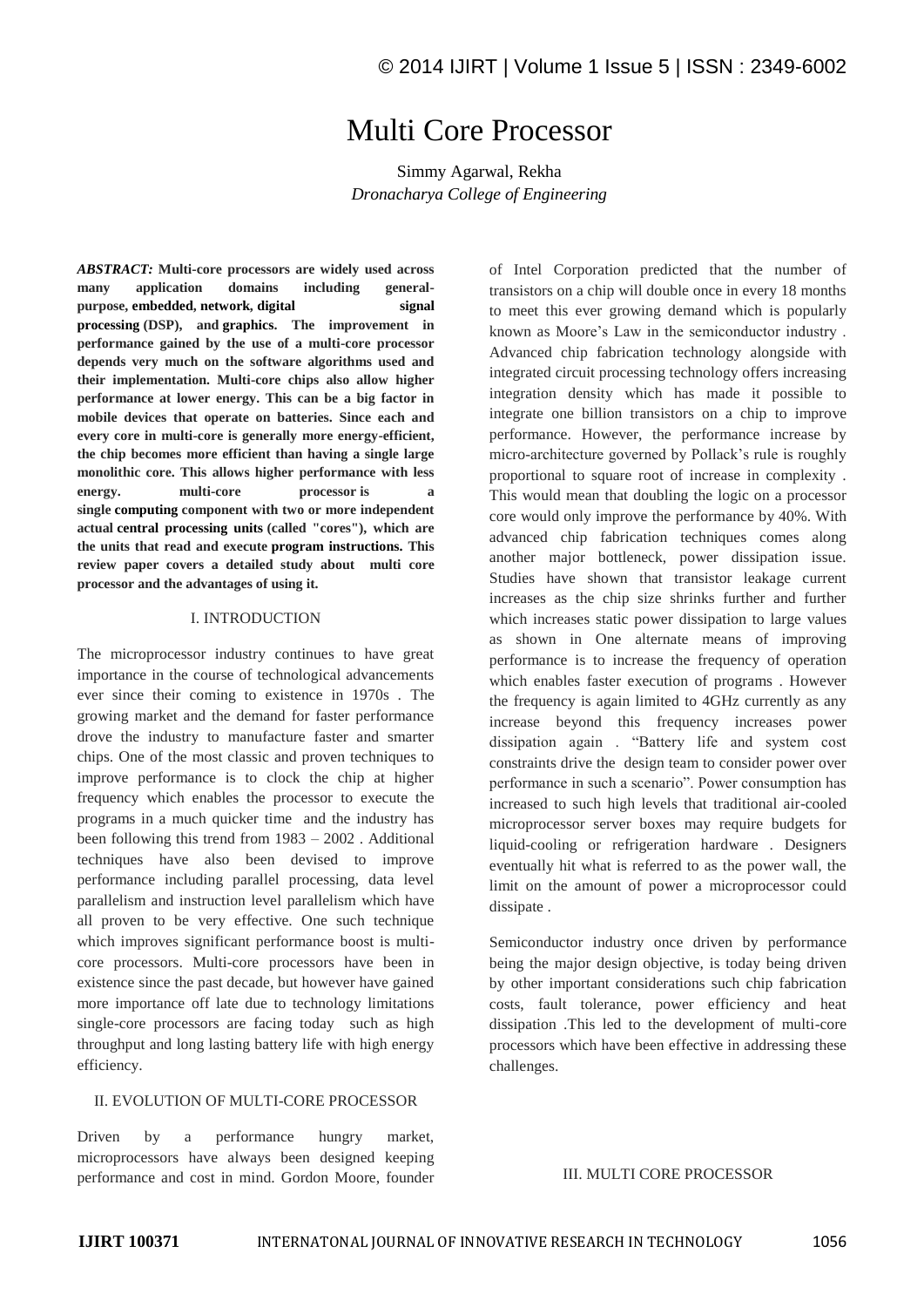"A Multi-core processor is typically a single processor which contains several cores on a chip". The cores are functional units made up of computation units and caches [7]. These multiple cores on a single chip combine to replicate the performance of a single faster processor. The individual cores on a multi-core processor don't necessarily run as fast as the highest performing single-core processors, but they improve overall performance by handling more tasks in parallel [16]. The performance boost can be seen by understanding the manner in which single core and multi-core processors execute programs. Single core processors running multiple programs would assign time slice to work on one program and then assign different time slices for the remaining programs. If one of the processes is taking longer time to complete then all the rest of the processes start lagging behind. However, In the case of multi-core processors if you have multiple tasks that can be run in parallel at the same time, each of them will be executed by a separate core in parallel thus boosting the performance.The multiple cores inside the chip are not clocked at a higher frequency, but instead their capability to execute programs in parallel is what ultimately contributes to the overall performance making them more energy efficient and low power cores as shown in the figure below [6]. Multi-core processors are generally designed partitioned so that the unused cores can be powered down or powered up as and when needed by the application contributing to overall power dissipation savings.

Multi-core processors could be implemented in many ways based on the application requirement. It could be implemented either as a group of heterogeneous cores or as a group of homogenous cores or a combination of both. In homogeneous core architecture, all the cores in the CPU are identical and they apply divide and conquer approach to improve the overall processor performance by breaking up a high computationally intensive application into less computationally intensive applications and execute them in parallel. Other major benefits of using a homogenous multi-core processor are reduced design complexity, reusability, reduced verification effort and hence easier to meet time to market criterion . On the other hand heterogeneous cores consist of dedicated application specific processor cores that would target the issue of running variety of applications to be executed on a computer . An example could be a DSP core addressing multimedia applications that require heavy mathematical calculations, a complex core addressing computationally intensive application and a remedial core which addresses less computationally intensive applications .Multi-core

processors could be implemented in many ways based on the application requirement. It could be implemented either as a group of heterogeneous cores or as a group of homogenous cores or a combination of both. In homogeneous core architecture, all the cores in the CPU are identical and they apply divide and conquer approach to improve the overall processor performance by breaking up a high computationally intensive application into less computationally intensive applications and execute them in parallel . Other major benefits of using a homogenous multi-core processor are reduced design complexity, reusability, reduced verification effort and hence easier to meet time to market criterion . On the other hand heterogeneous cores consist of dedicated application specific processor cores that would target the issue of running variety of applications to be executed on a computer. An example could be a DSP core addressing multimedia applications that require heavy mathematical calculations, a complex core addressing computationally intensive application and a remedial core which addresses less computationally intensive applications .

# IV. ADVANTAGES OVER SINGLE CORE PROCESSOR

The multi-core central processing unit trend that began with dual-core CPUs is now leading computer users to think about the advantages and disadvantages of quadcore CPUs instead. Although they have twice the number of processors, quad-core computers may not lead to the same increase in system performance as experienced by people upgrading from single-core to dual-core CPUs. The pros and cons of quad-core CPUs should be weighed carefully before you make a decision on your next computer purchase. Faster Processing Speed

The key pro of a multi-core processor lies in its ability to perform a greater number of simultaneous calculations. This is particularly useful for applications that offer logical places for parallel computation --- for instance a computer game that handles the calculations for the artificial intelligence separately from the calculations to display the game's graphics. Such an application is known, in computer parlance, as being "multithreaded" because, rather than one long sequence, it contains many short sequences bound up together. If an application is properly multithreaded, quad core processors have an advantage over processors with fewer cores because they have more processing horsepower available.

#### Diminishing Returns

Unfortunately, it's more difficult to optimize applications for more than two cores: the developer needs to be sure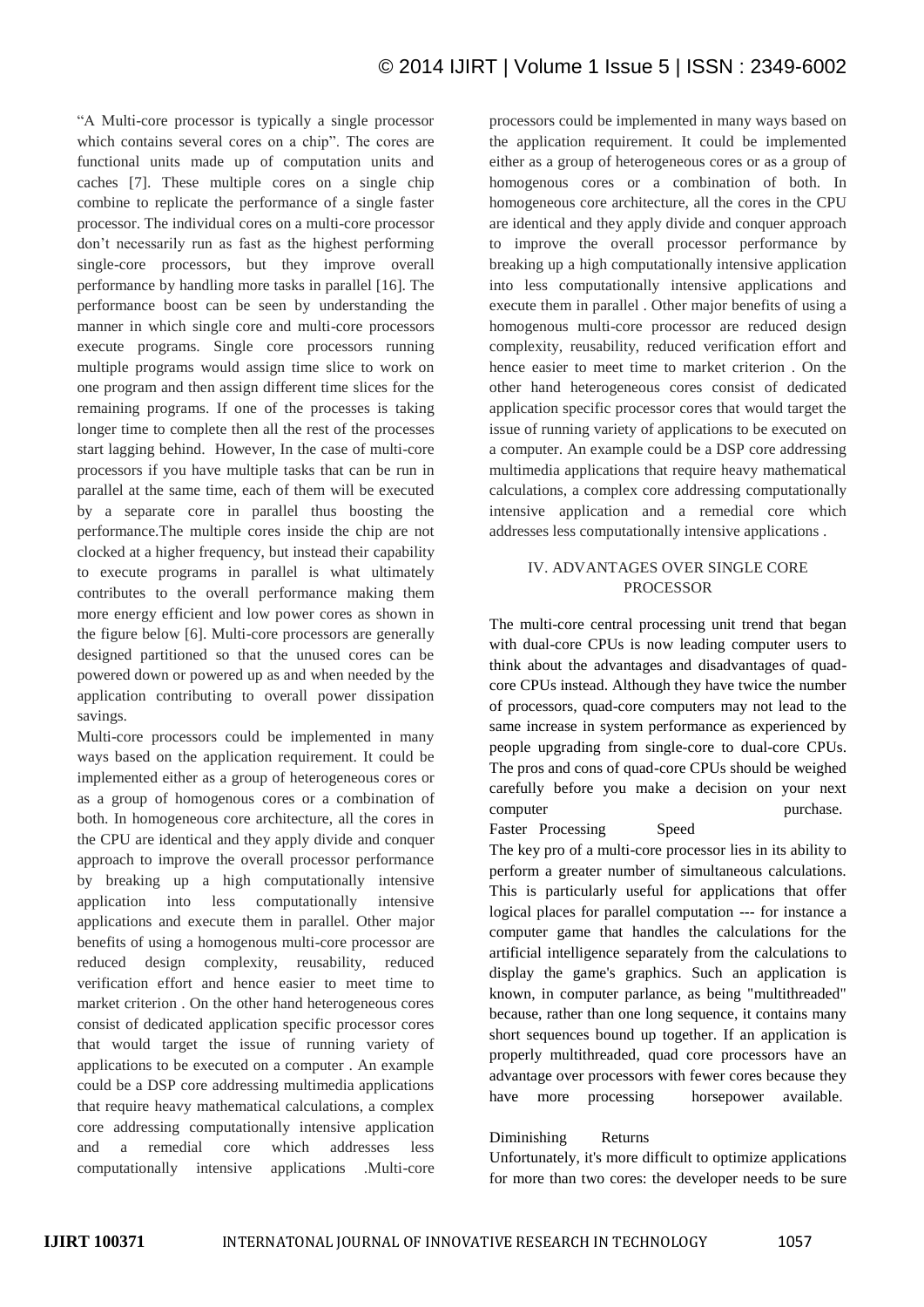that instructions finish at about the same time to prevent wasted processor cycles, a balancing act that becomes harder as the number of cores rises. As a result, quad core processors are not nearly four times as fast as single-core processors, and can be less efficient than high-powered dual-core processors because the cores remain unused a greater percentage of the time.

# Greater Virtualization Versatility

In some cases, computers can make use of multiple cores without having applications that are explicitly multithreaded. Many computer servers, for example, are "virtualized" --- they permit someone to operate many different "servers" on the same physical computer. In virtualized environments, quad core computers allow a greater number of computers to be emulated at the same time, because each virtual environment can be easily allocated its own core.

#### Costs

For home users who do not generally operate virtual servers, the benefits of quad-core processors may not necessarily be as obvious or as dramatic. Because they are more complex to design, quad core processors are generally more expensive to purchase than a dual-core processor of the equivalent speed. They are also more expensive to operate because of increased power consumption; for AMD's line of Phenom II processors, a quad-core processor consumes more than 50 percent more power than a processor at the same speed with only two cores.

#### V. CHALLENGES FACED

The multi-core central processing unit trend that began with dual-core CPUs is now leading computer users to think about the advantages and disadvantages of quadcore CPUs instead. Although they have twice the number of processors, quad-core computers may not lead to the same increase in system performance as experienced by people upgrading from single-core to dual-core CPUs. The pros and cons of quad-core CPUs should be weighed carefully before you make a decision on your next computer purchase.

#### Faster Processing Speed

The key pro of a multi-core processor lies in its ability to perform a greater number of simultaneous calculations. This is particularly useful for applications that offer logical places for parallel computation --- for instance a computer game that handles the calculations for the artificial intelligence separately from the calculations to display the game's graphics. Such an application is

known, in computer parlance, as being "multithreaded" because, rather than one long sequence, it contains many short sequences bound up together. If an application is properly multithreaded, quad core processors have an advantage over processors with fewer cores because they have more processing horsepower available.

# Diminishing Returns

Unfortunately, it's more difficult to optimize applications for more than two cores: the developer needs to be sure that instructions finish at about the same time to prevent wasted processor cycles, a balancing act that becomes harder as the number of cores rises. As a result, quad core processors are not nearly four times as fast as single-core processors, and can be less efficient than high-powered dual-core processors because the cores remain unused a greater percentage of the time.

# Greater Virtualization Versatility

In some cases, computers can make use of multiple cores without having applications that are explicitly multithreaded. Many computer servers, for example, are "virtualized" --- they permit someone to operate many different "servers" on the same physical computer. In virtualized environments, quad core computers allow a greater number of computers to be emulated at the same time, because each virtual environment can be easily allocated its own core.

### Costs

For home users who do not generally operate virtual servers, the benefits of quad-core processors may not necessarily be as obvious or as dramatic. Because they are more complex to design, quad core processors are generally more expensive to purchase than a dual-core processor of the equivalent speed. They are also more expensive to operate because of increased power consumption; for AMD's line of Phenom II processors, a quad-core processor consumes more than 50 percent more power than a processor at the same speed with only two cores.

Another important feature which impacts multi-core performance is the interaction between on chip components viz. cores, memory controllers and shared components viz. cache and memories where bus contention and latency are the key areas of concern. Special crossbars or mesh techniques have been implemented on hardware to address this issue .